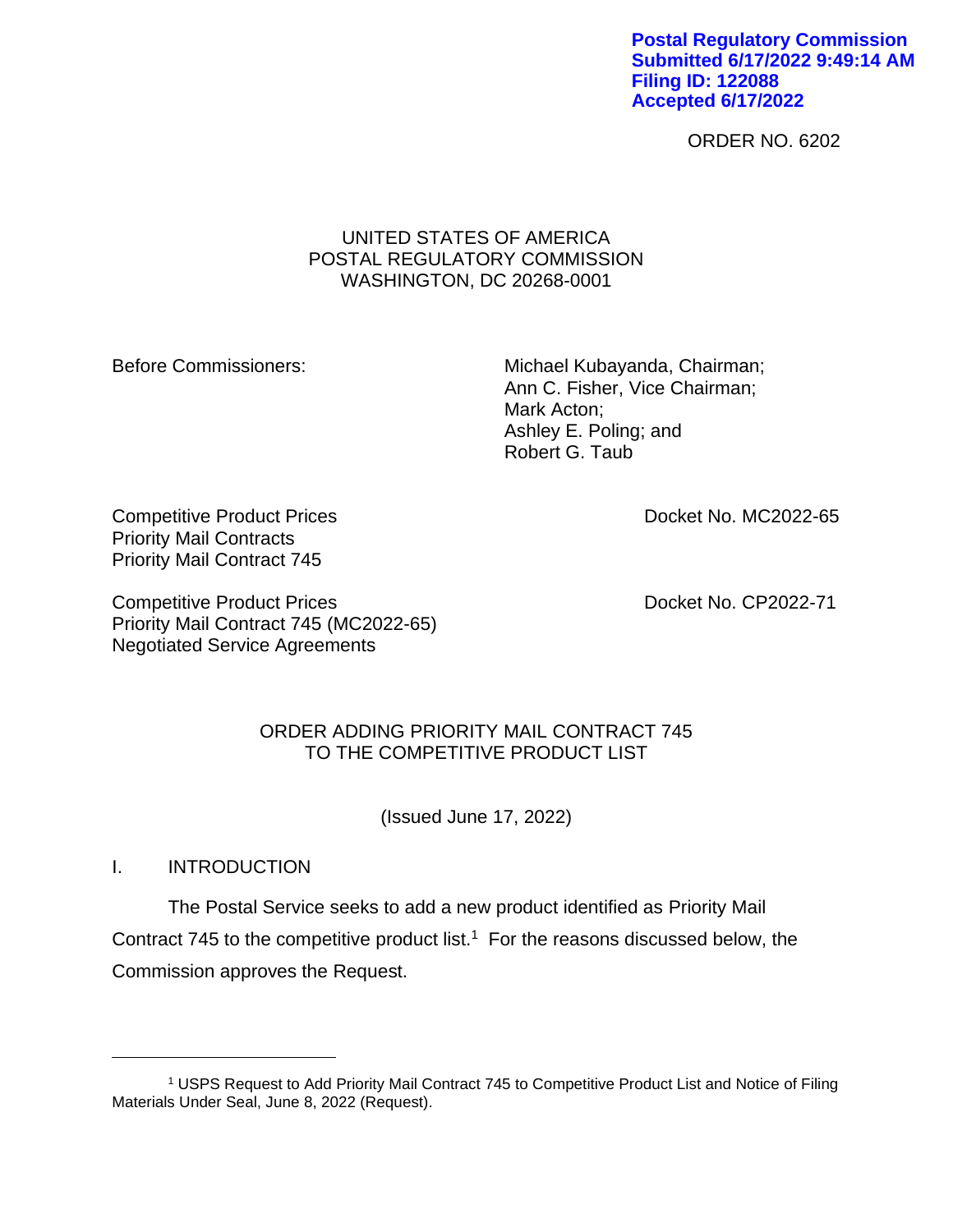#### II. BACKGROUND

On June 8, 2022, in accordance with 39 U.S.C. § 3642 and 39 C.F.R. §§ 3020.30-.35,<sup>2</sup> the Postal Service filed the Request, along with supporting documents. In the Request, the Postal Service asserts that Priority Mail Contract 745 is a competitive product that establishes rates "not of general applicability" within the meaning of 39 U.S.C. § 3632(b)(3). Request at 1. Among the supporting documents, the Postal Service included a copy of the Governors' Decision authorizing the product, a contract related to the proposed new product, requested changes to the competitive product list, a statement supporting the Request, a certification of compliance with 39 U.S.C. § 3633(a), and financial workpapers. In addition, the Postal Service submitted an application for non-public treatment of materials requesting that unredacted portions of the Governors' Decision and the contract, customer-identifying information, and related financial information remain under seal. *Id.* Attachment F.

The contract is intended to take effect three business days after the date that the Commission issues all necessary regulatory approval. Request, Attachment B at 4. It is set to expire three years from the effective date. *Id*.

On June 9, 2022, the Commission issued a notice establishing the two dockets, appointing a Public Representative, and providing interested persons with an opportunity to comment.<sup>3</sup>

<sup>&</sup>lt;sup>2</sup> The regulations cited by the Postal Service have been reorganized, and are now found at 39 C.F.R. §§ 3040.130-135. *See* Docket No. RM2019-13, Order Reorganizing Commission Regulations and Amending Rules of Practice, January 16, 2020 (Order No. 5407) (effective April 20, 2020). The Postal Service should cite to the reorganized regulations in future filings before the Commission.

<sup>3</sup> Notice Initiating Docket(s) for Recent Postal Service Negotiated Service Agreement Filings, June 9, 2022.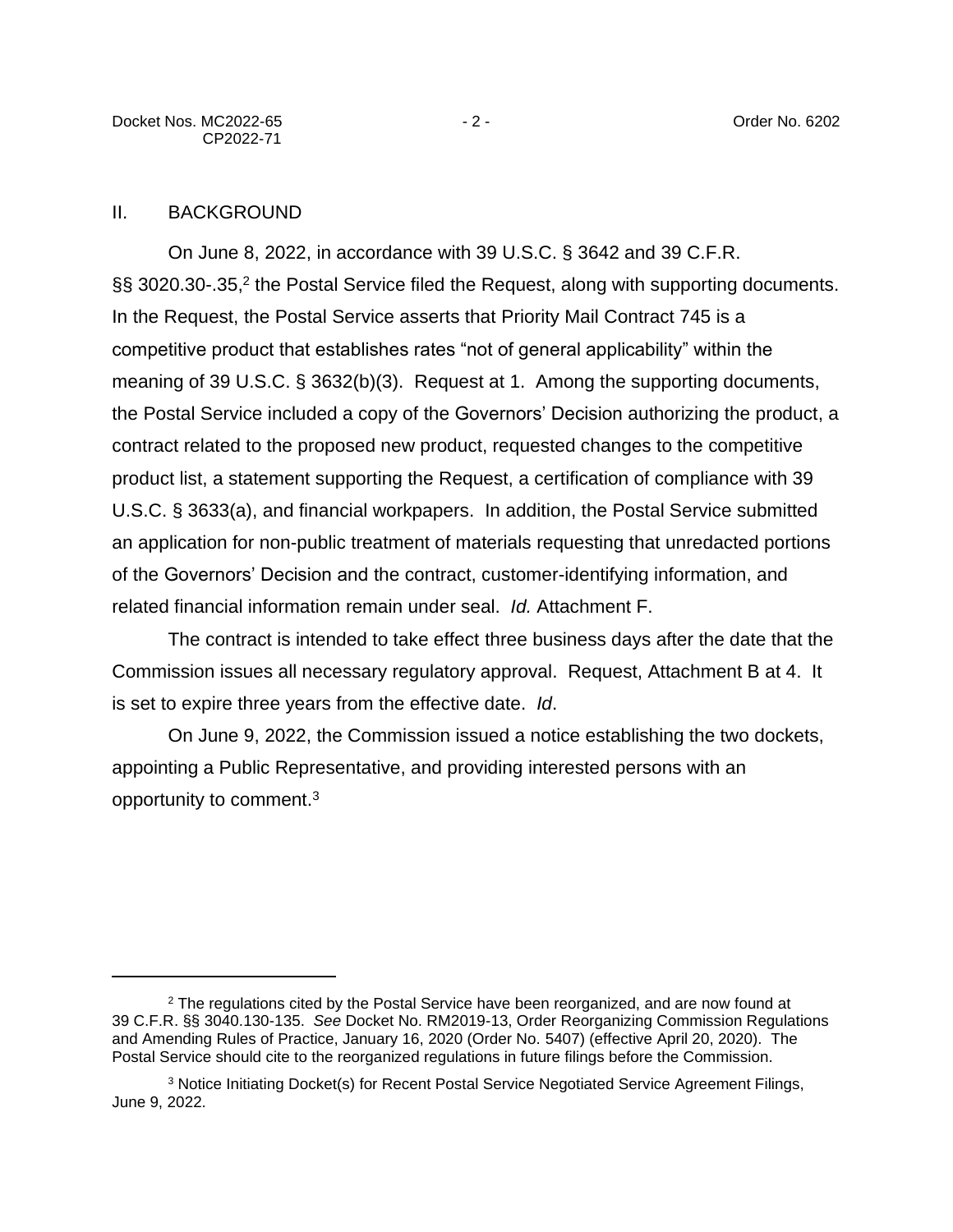#### III. COMMENTS

The Public Representative filed comments on June 15, 2022.<sup>4</sup> No other interested person filed comments. The Public Representative concludes that the contract meets the requirements to be classified as a new competitive product, and that the contract should generate sufficient revenues to cover costs during its first year. PR Comments at 2. He notes that the contract has a mechanism for the adjustment of contract prices in the second and third years. *Id.* at 3.He also notes that the Commission will have an opportunity to review the contract for compliance with 39 U.S.C. § 3633(a) in its Annual Compliance Determination (ACD). *Id*. at 3-4.

#### IV. COMMISSION ANALYSIS

The Commission has reviewed the Request, the contract, the supporting data filed under seal, and the Public Representative's comments.

*Product list requirements*. The Commission's statutory responsibilities when evaluating the Request include assigning Priority Mail Contract 745 to either the market dominant or competitive product list. *See* 39 U.S.C. § 3642(b)(1); 39 C.F.R. § 3040.134. Before adding a product to the competitive product list, the Commission must determine that the Postal Service does not exercise sufficient market power that it can effectively set the price of the product substantially above costs, raise prices significantly, decrease quality, or decrease output, without the risk of losing a significant level of business to other firms offering similar products. *See* 39 U.S.C. § 3642(b)(1). In addition, the Commission must consider the availability and nature of private sector enterprises engaged in delivering the product, the views of those who use the product, and the likely impact on small business concerns. *See* 39 U.S.C. § 3642(b)(3); 39 C.F.R. §§ 3040.132(f), (g), and (h).

<sup>4</sup> Public Representative Comments on Postal Service Request to Add Priority Mail Contract 745 to Competitive Product List, June 15, 2022 (PR Comments).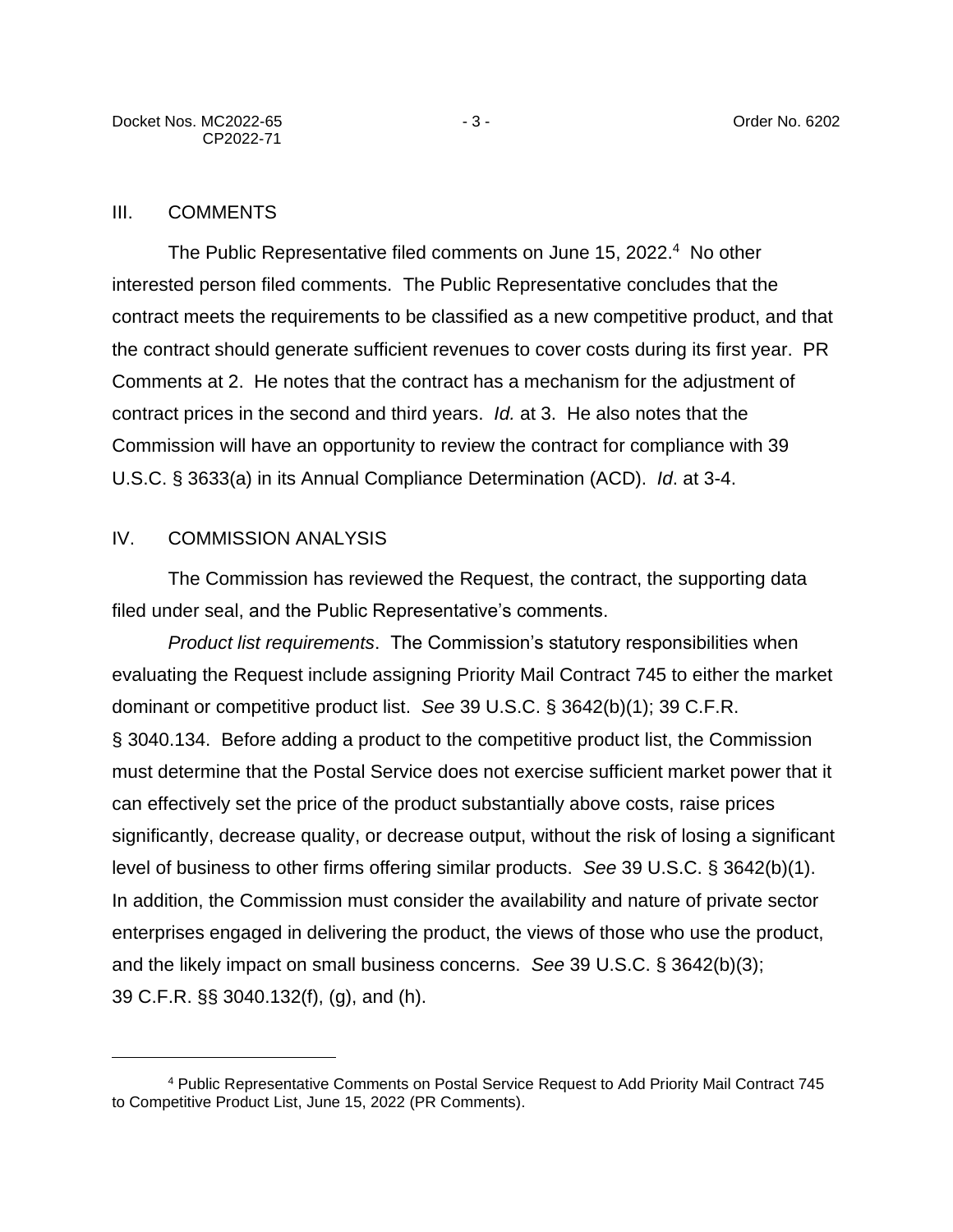The Postal Service asserts that it provides postal services of the kind provided under the contract in a highly competitive market, that other shippers who provide similar services constrain its bargaining position, and that it can therefore neither raise prices nor decrease service, quality, or output without risking the loss of business to competitors. Request, Attachment D at 2. The Postal Service states that the contract partner supports the Request, that expedited shipping is widely available from private firms, and that the Postal Service is unaware of any small business concerns that could offer comparable services to the contract partner. *Id*. at 3.

The Commission finds that the Postal Service does not exercise sufficient market power that it can effectively set the price of the proposed product substantially above costs, raise prices significantly, decrease quality, or decrease output, without the risk of losing a significant level of business to other firms offering similar products. The availability of other private sector providers supports this conclusion. The contract partner and the Public Representative support the addition of the Priority Mail Contract 745 product to the competitive product list. Further, there is no evidence of an adverse impact on small businesses. For these reasons, having considered the relevant statutory and regulatory requirements, the comments filed, and the Postal Service's supporting justification, the Commission finds that Priority Mail Contract 745 is appropriately classified as competitive and is added to the competitive product list.

*Cost considerations*. Because the Commission finds Priority Mail Contract 745 is a competitive product, the Postal Service must also show that the contract covers its attributable costs, does not cause market dominant products to subsidize competitive products as a whole, and contributes to the Postal Service's institutional costs. 39 U.S.C. § 3633(a); 39 C.F.R. §§ 3035.105 and 3035.107. As long as the revenue generated by the contract exceeds its attributable costs, the contract is unlikely to reduce the contribution of competitive products as a whole or to adversely affect the ability of competitive products as a whole to contribute an appropriate share of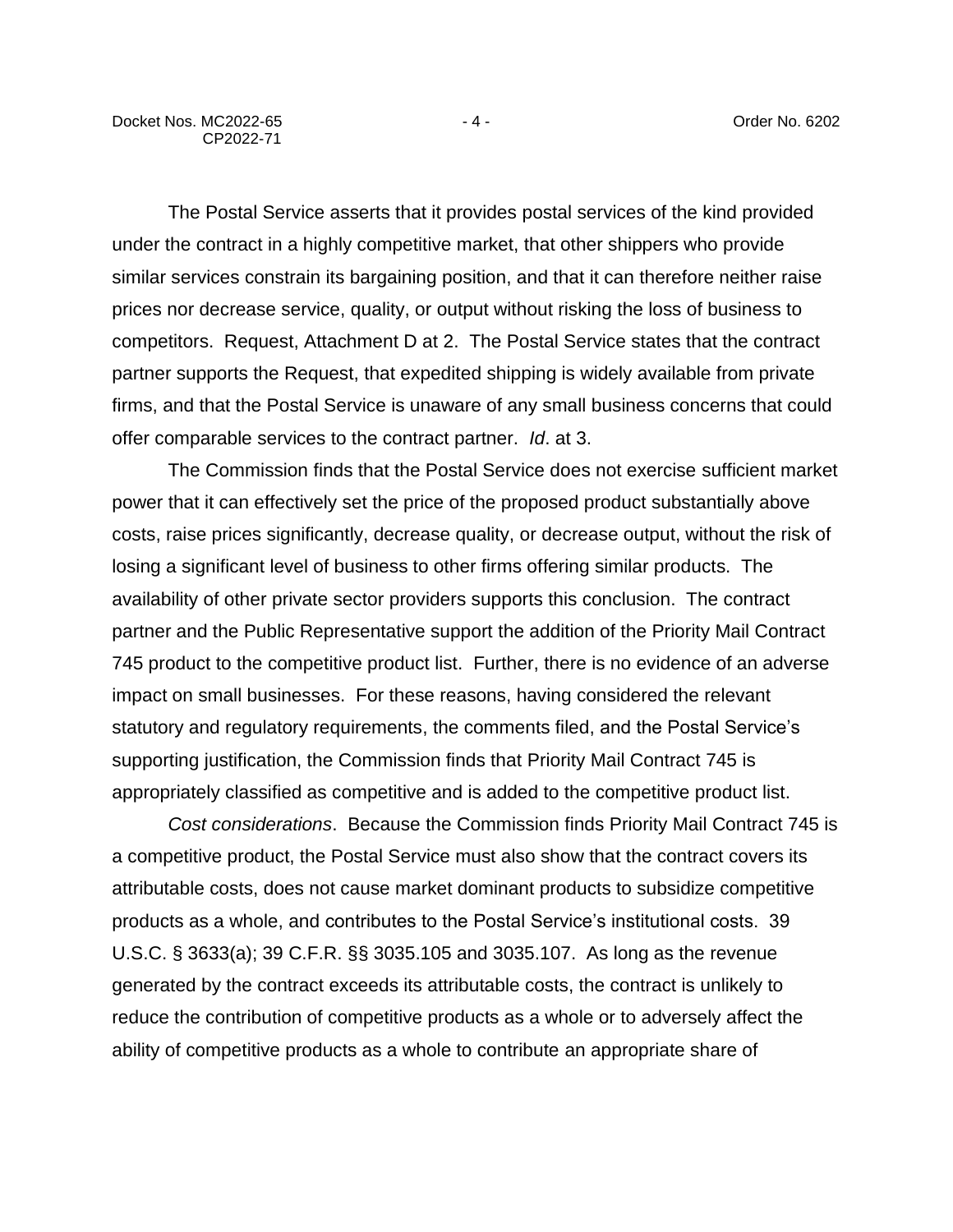institutional costs. In other words, if the contract covers its attributable costs, it is likely to comply with 39 U.S.C. § 3633(a).

Based on a review of the record, the Commission finds that the rates during the first year of the contract should cover the contract's attributable costs. 39 U.S.C. § 3633(a)(2). The contract contains a price adjustment provision that adjusts contract rates during subsequent contract years. Request, Attachment B at 3. Combined with sufficiently high first-year cost coverage, the contract's price adjustments will help ensure that the contract will cover attributable costs in subsequent contract years. For these reasons, the Commission also finds that the contract should not result in competitive products as a whole being subsidized by market dominant products, in accordance with 39 U.S.C. § 3633(a)(1). Similarly, the Commission finds the contract is unlikely to prevent competitive products as a whole from contributing an appropriate share of institutional costs, consistent with 39 U.S.C. § 3633(a)(3). *See also* 39 C.F.R. § 3035.107(c). Accordingly, a preliminary review of the contract indicates it is consistent with section 3633(a).

The Commission will review the contract's cost coverage and the contribution of competitive products as a whole to the Postal Service's institutional costs in the Commission's ACD to ensure that they continue to comply with 39 U.S.C. § 3633(a).

*Other considerations.* By its terms, the contract becomes effective three business days after the date that the Commission issues all necessary regulatory approval. Request, Attachment B at 4. The contract is scheduled to expire three years from the effective date, unless, among other things, either party terminates the contract with 30 days' written notice to the other party or it is renewed by mutual agreement.<sup>5</sup>

The contract also contains a provision that allows the parties to extend the contract for two 90-day periods if a successor agreement is being prepared and the

<sup>5</sup> *Id.* Should both parties agree to renew the contract, any such renewal is required to follow the requirements of 39 U.S.C. § 3633 and the Commission's implementing regulations of 39 C.F.R. part 3035.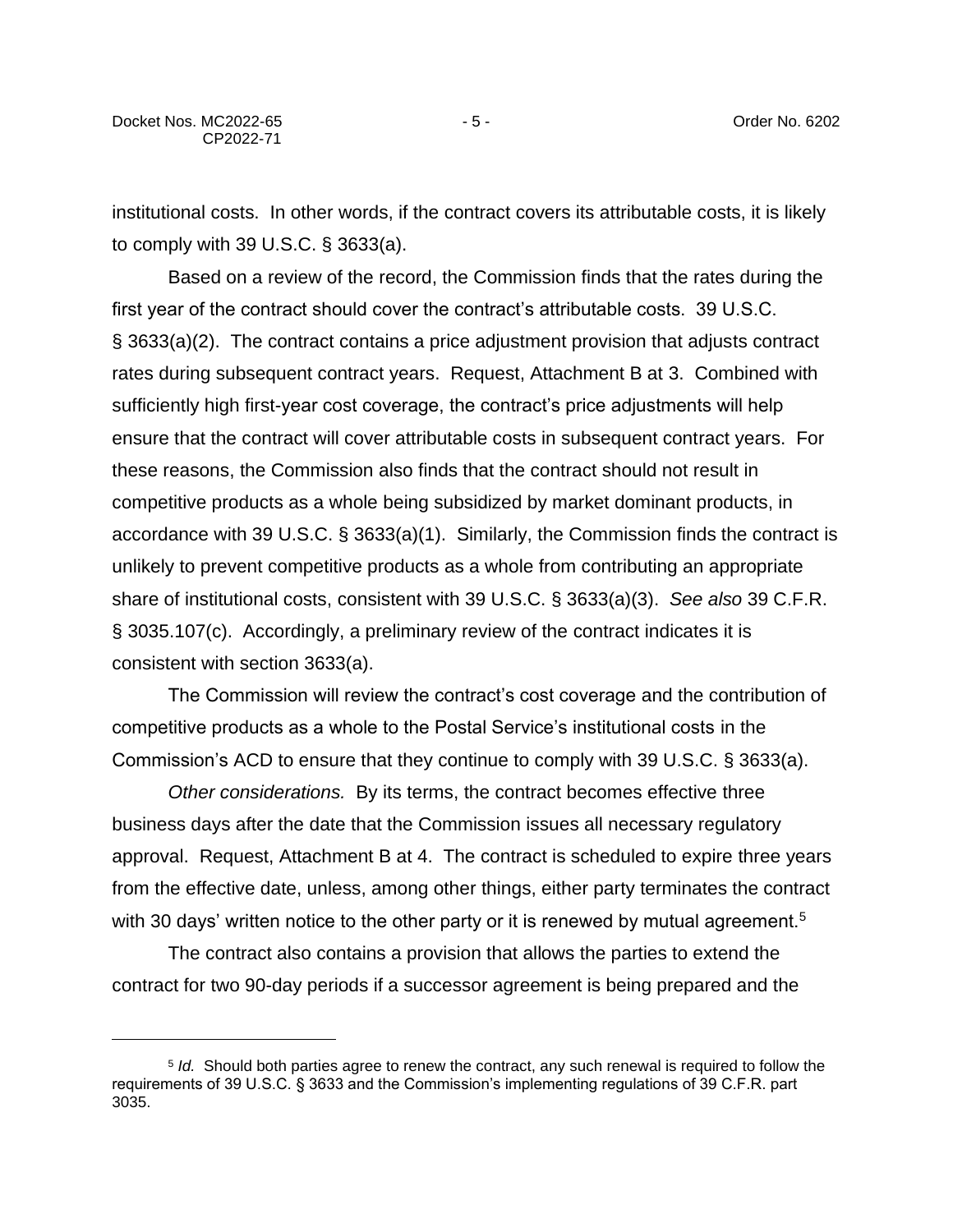Commission is notified at least seven days prior to the contract's expiration date. *Id.* at 5. During the extension periods, prices will be adjusted as described in the contract. *Id.* The Commission finds the two potential 90-day extension periods are reasonable because: (1) prices are automatically adjusted in the extension period; and (2) the extension(s) should assist the Postal Service's contract negotiations by providing additional flexibility.

If the instant contract is terminated prior to the scheduled expiration date, the Postal Service shall promptly file notice of such termination with the Commission in these dockets.

In conclusion, the Commission approves Priority Mail Contract 745 as a new product. Revisions to the competitive product list and the Mail Classification Schedule appear below the signature of this Order and are effective immediately.

# V. ORDERING PARAGRAPHS

### *It is ordered*:

- 1. Priority Mail Contract 745 (MC2022-65 and CP2022-71) is added to the competitive product list as a new product under Negotiated Service Agreements, Domestic. Revisions to the competitive product list and the Mail Classification Schedule appear below the signature of this Order and are effective immediately.
- 2. The Postal Service shall promptly file notice of the instant contract's termination with the Commission in these dockets if the instant contract terminates prior to the scheduled expiration date.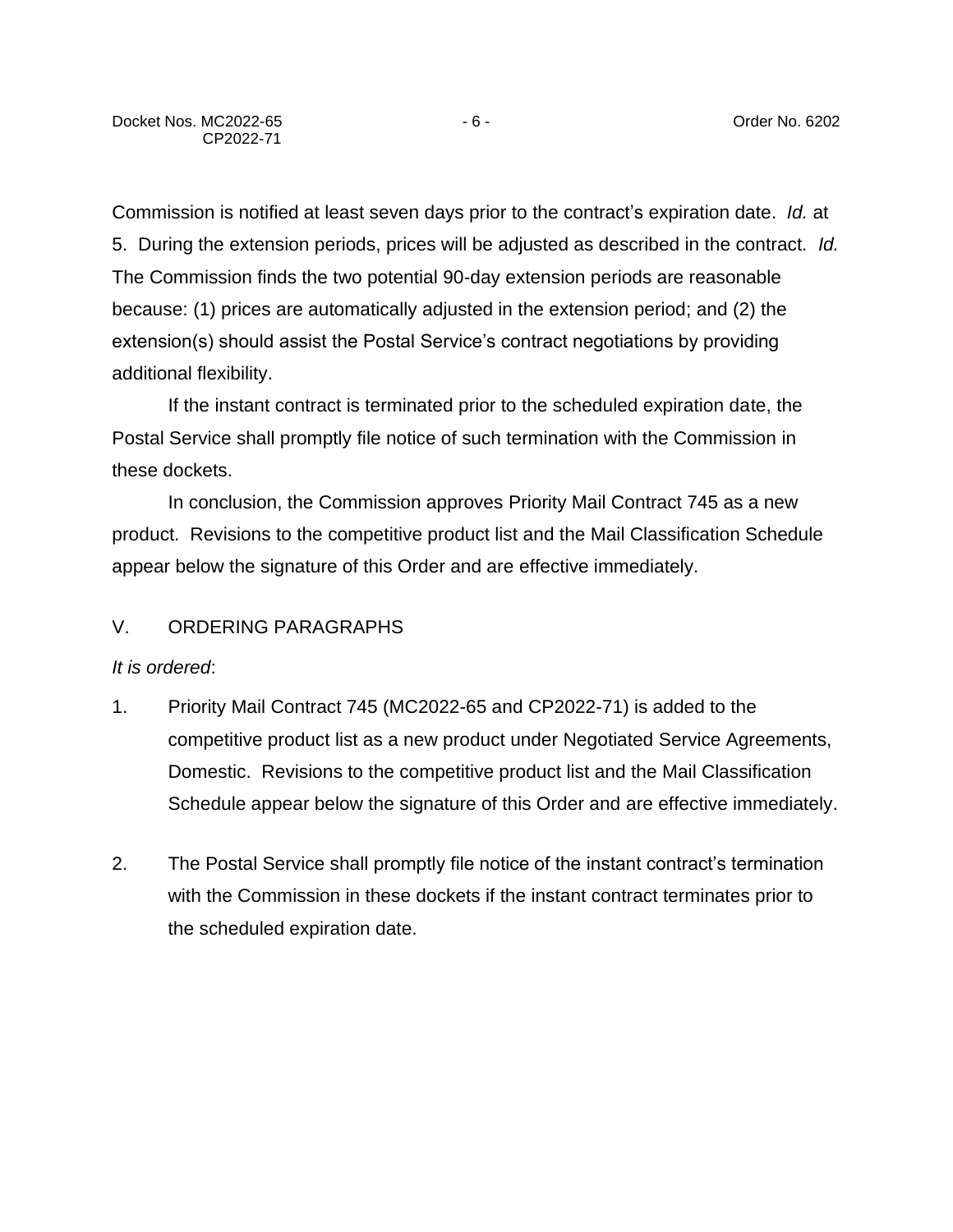Docket Nos. MC2022-65 - 7 - 2002 - 7 - 2002 - 7 - 2002 - 2010 - 2010 - 2010 - 2010 - 2010 - 2010 - 2010 - 2010 CP2022-71

3. The Secretary shall arrange for publication in the *Federal Register* of an updated product list reflecting the change made in this Order.

By the Commission.

Erica A. Barker **Secretary**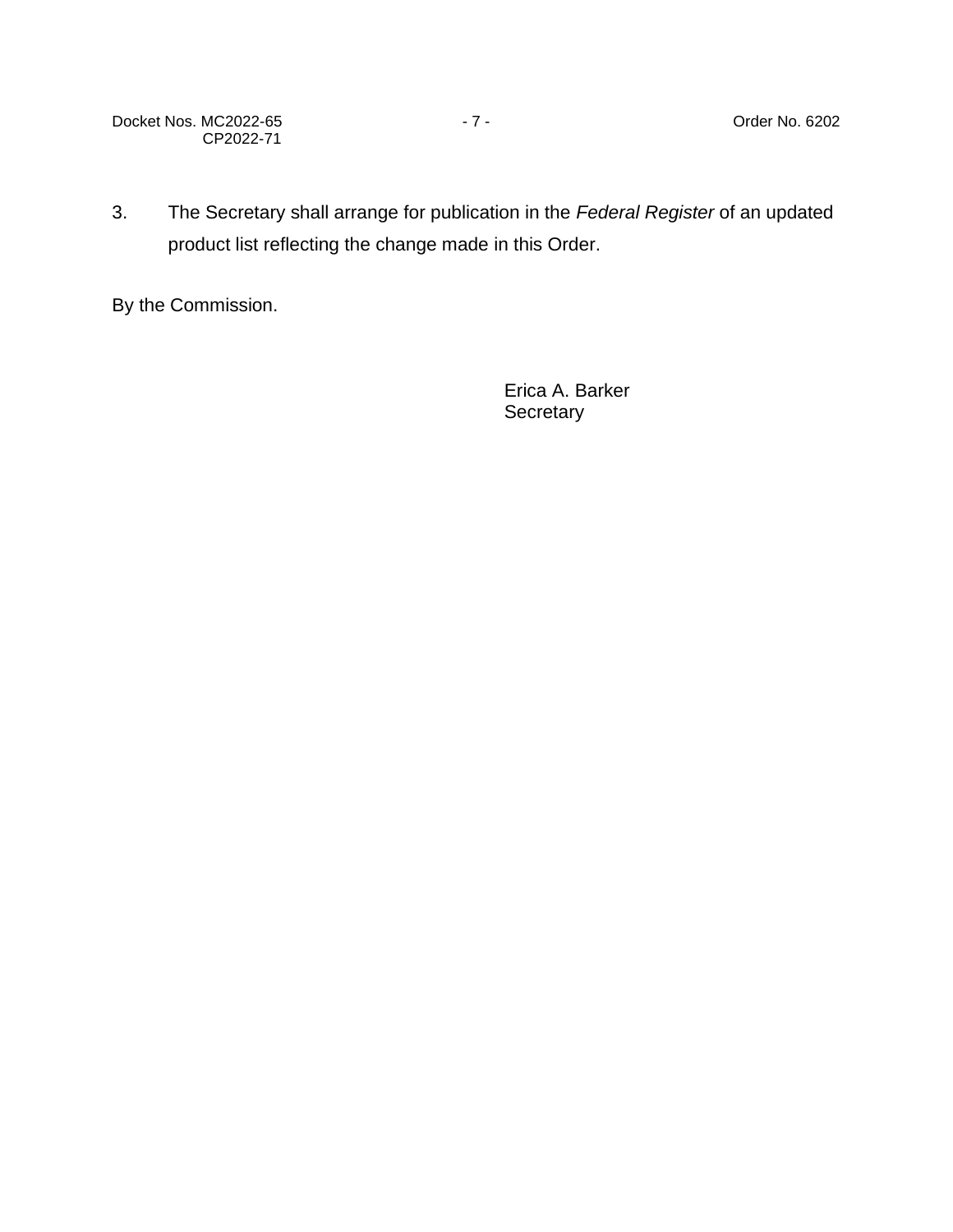# CHANGE IN PRODUCT LIST

The following material represents changes to the product list codified in Appendix B to 39 C.F.R. part 3040, subpart A—Competitive Product List. These changes reflect the Commission's order in Docket Nos. MC2022-65 and CP2022-71. The Commission uses two main conventions when making changes to the product list. New text is underlined. Deleted text is struck through.

**Appendix B to Subpart A of Part 3040—Competitive Product List** \*\*\*\*\* **Negotiated Service Agreements\*** Domestic\* \*\*\*\*\* **Priority Mail Contract 745** \*\*\*\*\*